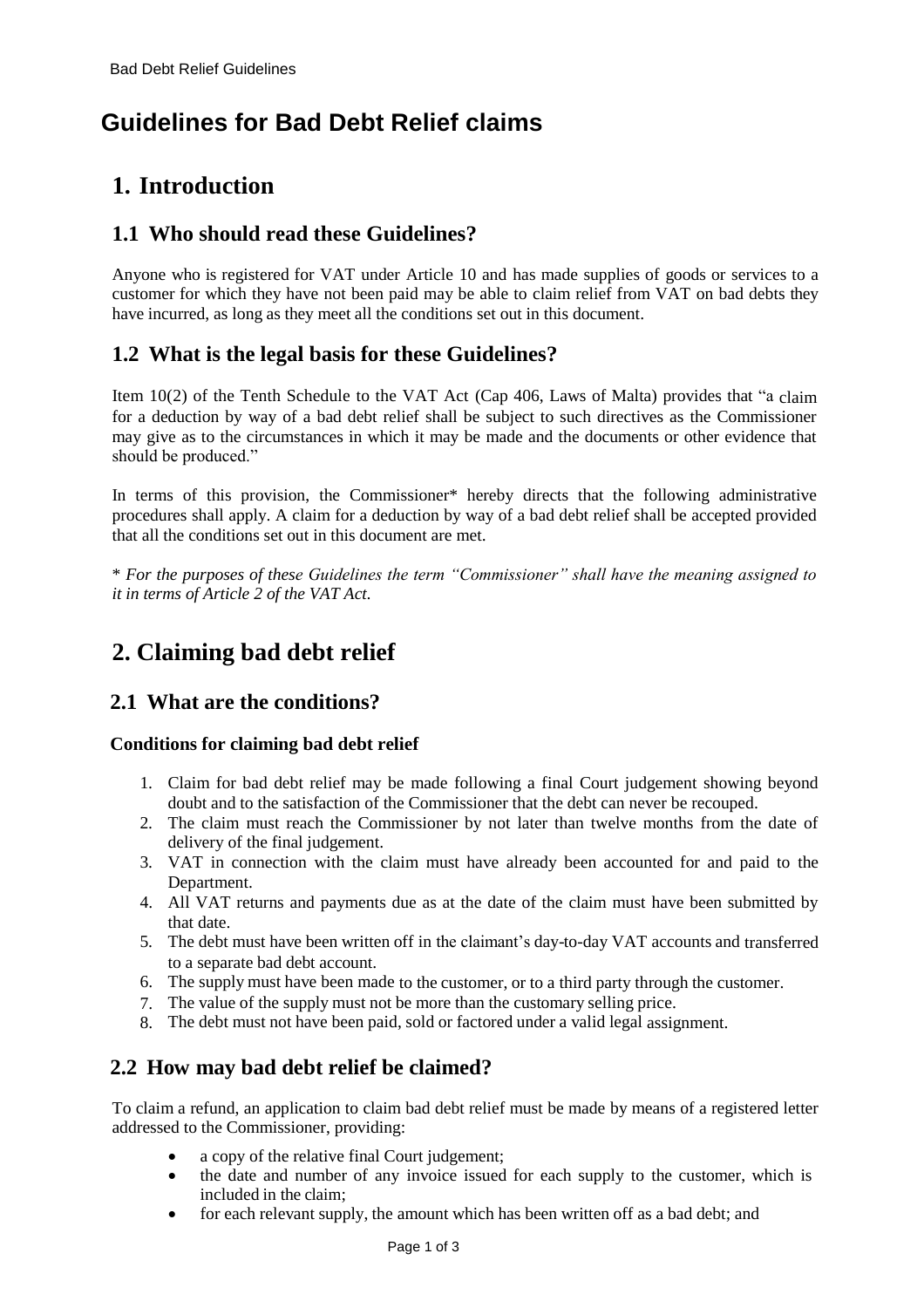Bad Debt Relief Guidelines

the amount of the claim.

The Commissioner shall subsequently examine the case, accept or reject the claim and inform the claimant accordingly.

#### **2.3 When and how may the bad debt relief be accounted for?**

The claimant may deduct the tax relative to the bad debt relief claim in Box 41 of the VAT return for the tax period following that in which the Commissioner has authorised the relief.

#### **2.4 What records should be kept?**

When claiming a refund the following documentation should be kept:

- The sales ledger for the tax period in which the supplies had originally been accounted for;
- A copy of the tax invoices for the supplies on which a refund is being claimed. (In case you were not required to issue a tax invoice you must have a document showing the equivalent information); and
- Any other documents which the Commissioner may request to ascertain the validity of the bad debt relief claim.

# **3. Calculation of the claim**

#### **3.1 How is the claim calculated?**

The calculation of the bad debt relief claim shall be based on the amount of VAT attributable to the supply or supplies included in the claim. Pro-rata calculation shall be made in the case of invoice/s containing supplies with varying liabilities, that is, subject to varying VAT rates.

The Commissioner reserves the right to refuse or reverse a bad debt relief claim where it results that:

- the claimant holds a security or was insured against the bad debt;
- the claimant has received payment from a guarantor or other person; or
- the claimant has assigned or factored the debt.

### **3.2 What if payment is received after bad debt relief has been claimed?**

If payment for the supplies is received after a refund claim was made, the VAT element included in the payment must be repaid to the Department. All payments received for the supply or supplies must be properly accounted for in the taxpayer's records. When repaying all or part of the refund, the amount being repaid must be inserted in Box 40 of the VAT return for the period in which the payment was received.

All or part of the refund must still be repaid even where the claimant is no longer registered for VAT and therefore does not submit VAT returns. In such cases the claimant is to contact the VAT Department for guidance.

### **4. Frequently asked questions**

#### **4.1 Can bad debt relief be claimed on an existing debt in the case of the transfer of a business?**

A claim for bad debt relief may only be submitted by the actual supplier of the goods or services.